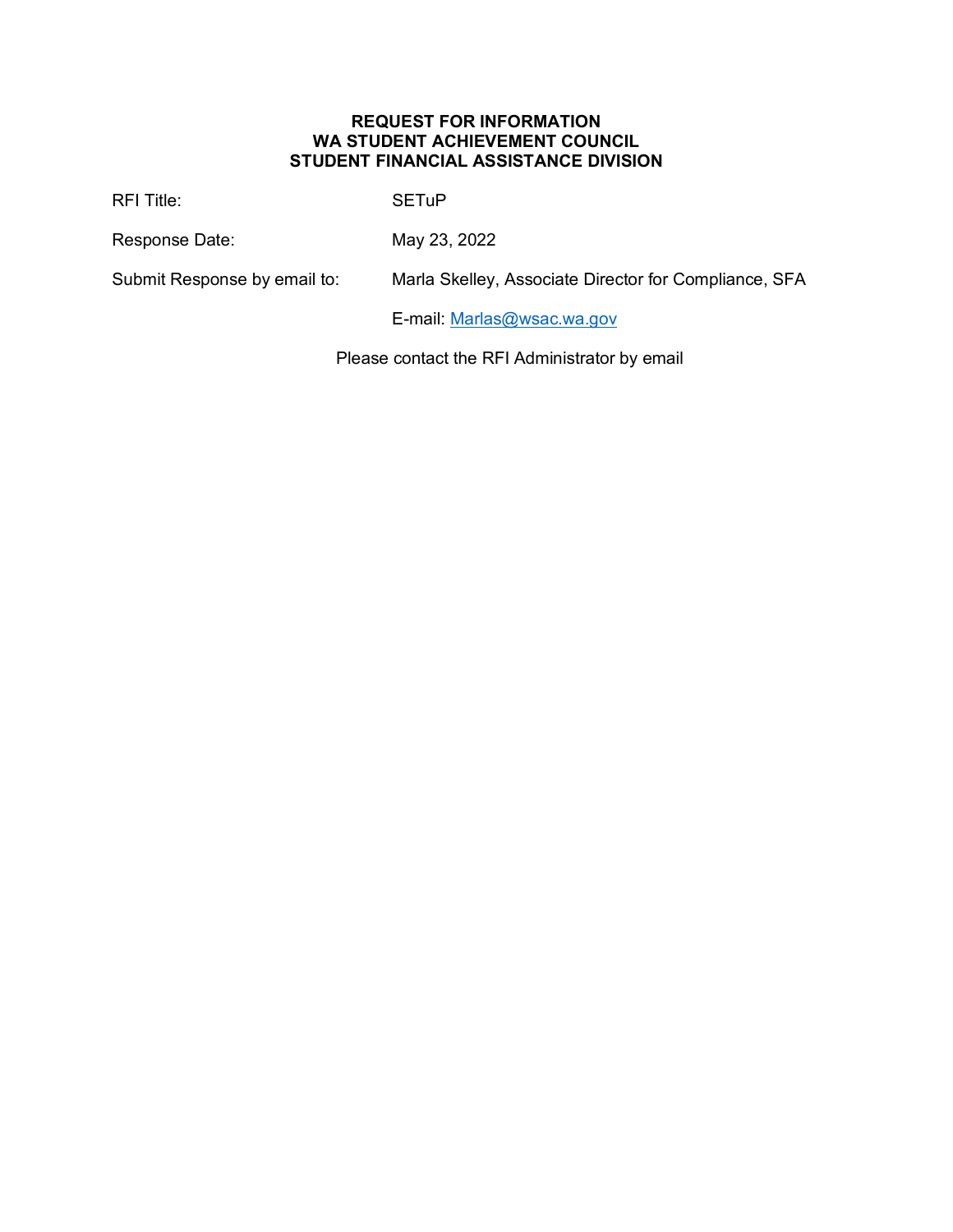### **Section 1 – RFI Purpose**

The Washington Student Achievement Council (WSAC), hereafter called WSAC is initiating this Request for Information (RFI) to inform agencies located in northwest part of Washington State interested in participating in a project to develop, implement, and administer a program of supplemental education transition planning for foster youth and unaccompanied homeless youth in Washington State as provided for in Chapter 28B.117 RCW. Responses will be used to determine who will be considered as viable vendors for the 2022-2023 contract year for SETuP beginning July 1, 2022.

Youth eligible for SETuP referral are Washington's foster youth and unaccompanied homeless youth between the ages of thirteen (13) and twenty-one (21). These youth remain eligible for continuing service following fulfillment of the permanent plan and through initiation of a postsecondary plan.

The purpose of the program is threefold: 1) to encourage current and former foster care youth and unaccompanied youth experiencing homelessness to prepare for, enroll in, and successfully complete higher education or a registered apprenticeship or pre-apprenticeship program; 2) to improve the high school graduation outcomes of foster youth and unaccompanied youth experiencing homelessness through coordinated P-20 and child welfare outreach, intervention, and planning; and, 3) to improve postsecondary outcomes by providing current and former foster care youth and unaccompanied youth who have experienced homelessness with the educational planning, information, institutional support, and direct financial resources necessary for them to succeed in higher education or a registered apprenticeship or pre-apprenticeship program.

# **Section 2 – Objectives and Scope of Work**

The CONTRACTOR will provide services and staff, and otherwise do all things necessary for or incidental to the performance of work, as set forth below:

- 1. The entity or entities shall provide supplemental educational transition planning to foster care youth in Washington state.
- 2. The nongovernmental entity or entities must facilitate the educational progress, graduation and postsecondary plan initiation of eligible youth. Youth eligible for referral are:
	- a. Not currently served by other programs under 28B.77.250.
	- b. Dependent pursuant to chapter 13.34 RCW.
	- c. Ages 13 through 21.
	- d. After high school completion, services are concluded within a time period specified in the contract to pursue engagement of continuing postsecondary support services provided by local education agencies, postsecondary education, community-based programs, or the Passport to Careers program.
- 3. The contracted entity or entities must improve the graduation rates and postsecondary plan initiation of eligible youth by two percent per year.
- 4. The supplemental transition planning shall include:
	- a. Consultation with schools and DCYF case workers to develop educational plans for and with participating youth.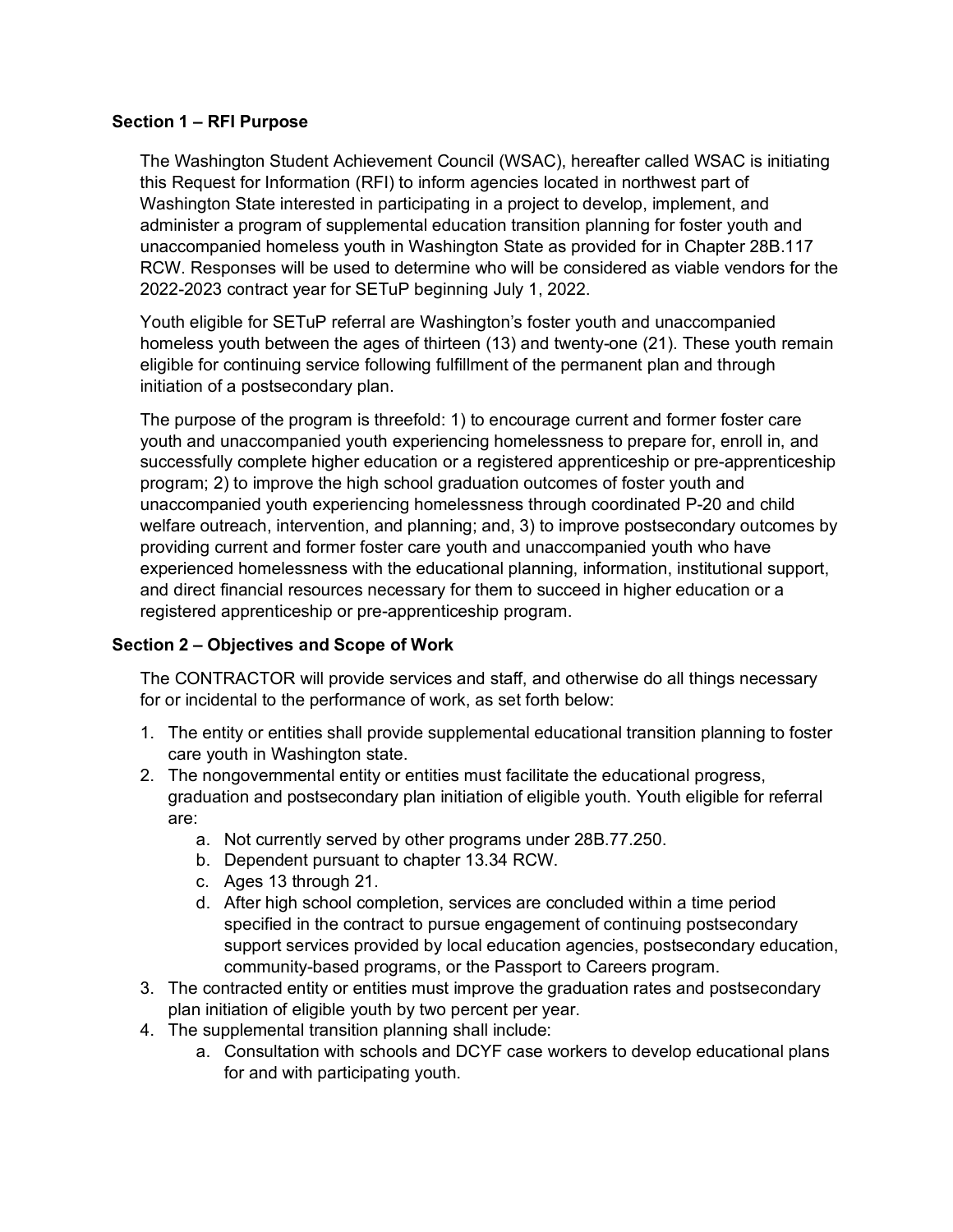- b. Age-specific developmental and logistical tasks to be accomplished for high school and postsecondary success.
- c. Facilitating youth participation with appropriate school and local resources that may assist in educational access and success.
- d. Coordinating youth, caregivers, schools, and social workers to support youth progress in the educational system.
- 5. The contracted entity or entities must have access to all paper and electronic education records and case information pertinent to the educational planning and services of youth referred and are subject to RCW 13.050.010 and 12.50.100.
- 6. The contracted entity or entities must report outcomes to the Council and DCYF semiannually.
	- a. Consultation with schools and DCYF case workers to develop educational plans for and with participating youth.
	- b. Age-specific developmental and logistical tasks to be accomplished for high school and postsecondary success.
	- c. Facilitating youth participation with appropriate school and local resources that may assist in educational access and success.
	- d. Coordinating youth, caregivers, schools, and social workers to support youth progress in the educational system.
- 7. The contracted entity or entities must report monthly youth contact frequency and activities in which they participated.

# **Section 3 – Period of Performance**

The period of performance of any contract awarded as a result of this RFI is scheduled to begin on or about July 1, 2022 and end on June 30, 2023.

# **Section 4 – Budget**

The maximum budget for this contract is Fifty-eight thousand dollars (\$58,000*).* If there is more than one selected vendor, the value will be distributed among the eligible vendors.

# **Section 5 – Minimum Qualifications**

Minimum qualifications include:

- The nongovernmental entity or entities shall have at least 10 years of working with foster care youth and assisting foster care youth in successfully making the transition from high school to a postsecondary plan, including postsecondary enrollment, career, or service.
- Licensed to do business in the State of Washington or provide a commitment that it will become licensed in Washington within thirty (30) calendar days of being selected as the Apparently Successful Bidder.
- Ten years experience serving foster youth and students who have experienced unaccompanied homelessness.
- Experience with providing postsecondary support to students who have experienced foster care or unaccompanied homelessness.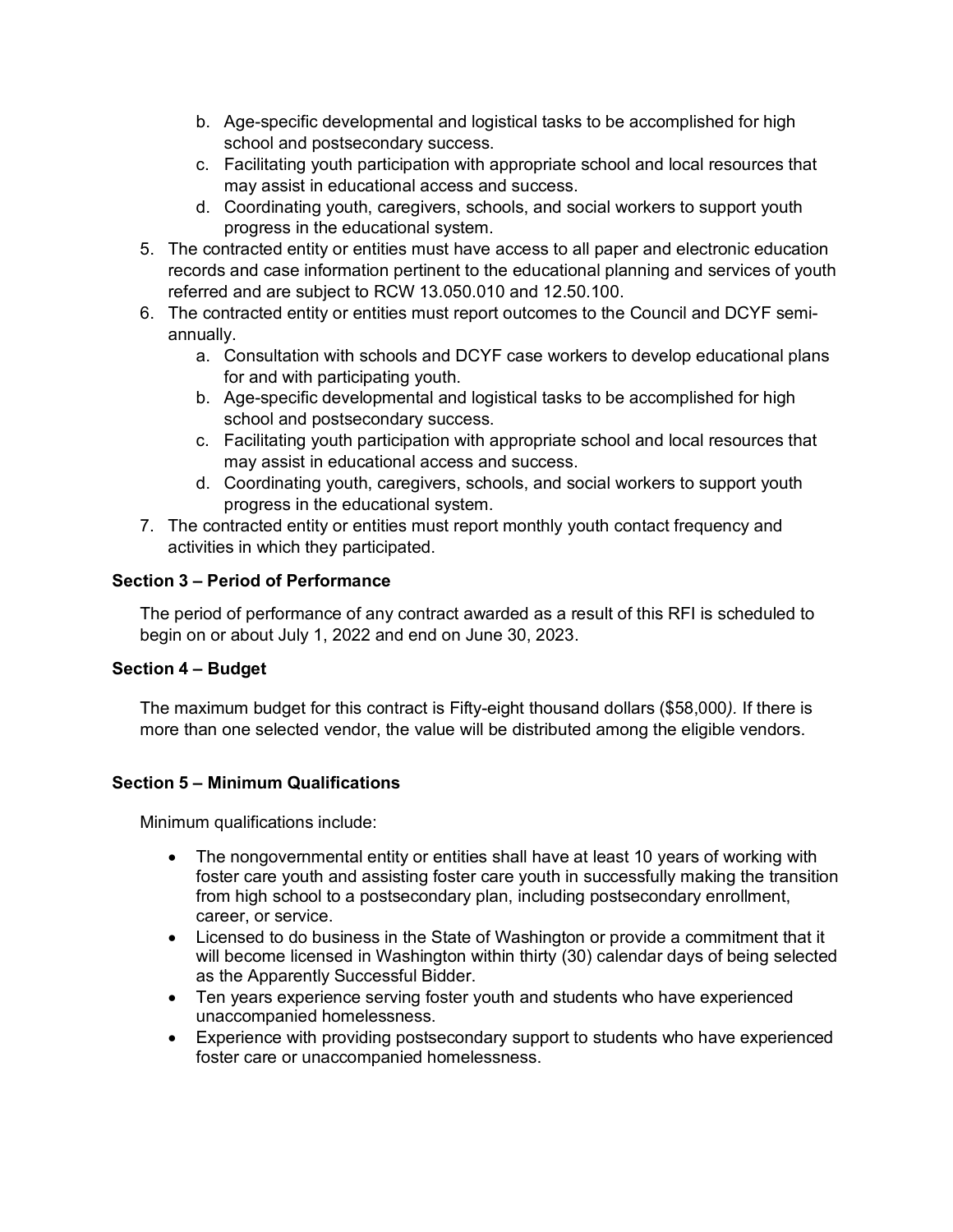- Experience with working with postsecondary institutions, apprenticeship administrators, DCYF social workers, and other not for profit agencies supporting these students.
- Experience monitoring and measuring participants' progression.
- Experience filing required quarterly reports.

Vendors who do not meet these minimum qualifications will be rejected as non-responsive and will not receive further consideration.

### **Section 6 – Proposal Contents**

The proposal is to be brief but should include:

- **1. Letter of application** that provides specific examples of how the vendor meets each of the minimum desired qualifications.
- **2. Staff resumes** outlining relevant experience
- **3. Agency's experience** monitoring and measuring participants' progression.
- **4. Provide an organizational** chart indicating lines of authority for personnel involved in performance of this potential contract.
- **5. Agency's experience** working with postsecondary institutions, apprenticeship administrators, DCYF social workers, and other not for profit agencies providing support to foster youth and unaccompanied homeless youth, and other items described in this scope of work.

#### **Section 7 – Administrative Requirements**

#### **7.1 RFI Administrator**

Upon release of this RFI, all Vendor communications concerning this RFI must be directed only to the RFI Administrator listed below:

> Marla Skelley [\(marlas@wsac.wa.gov\)](mailto:marlas@wsac.wa.gov) Washington Student Achievement Council (WSAC)

Vendors should rely only on written statements issued by the RFI Administrator. Responses to verbal requests for information or clarification will be considered unofficial until received in writing.

Questions regarding the RFI process must be submitted via email to the RFI Administrator listed above by Wednesday May 18, 2022. WSAC answers, only regarding the RFI process, will be posted online at wsac.wa.gov./contracts by COB Monday May 23, 2022. The name/company of the Vendor that submitted questions will not be identified.

### **7.2 RFI Timeline**

This RFI is being issued under the following RFI timeline:

| <b>Activity</b>                       | <b>Timeline</b>         |
|---------------------------------------|-------------------------|
| <b>RFI</b> Issues                     | May 10, 2022            |
| <b>Process Questions from Vendors</b> | May 18, 2022            |
| <b>RFI Responses Due from Vendors</b> | May 23, 2022            |
|                                       | By 3:00 PM Pacific Time |